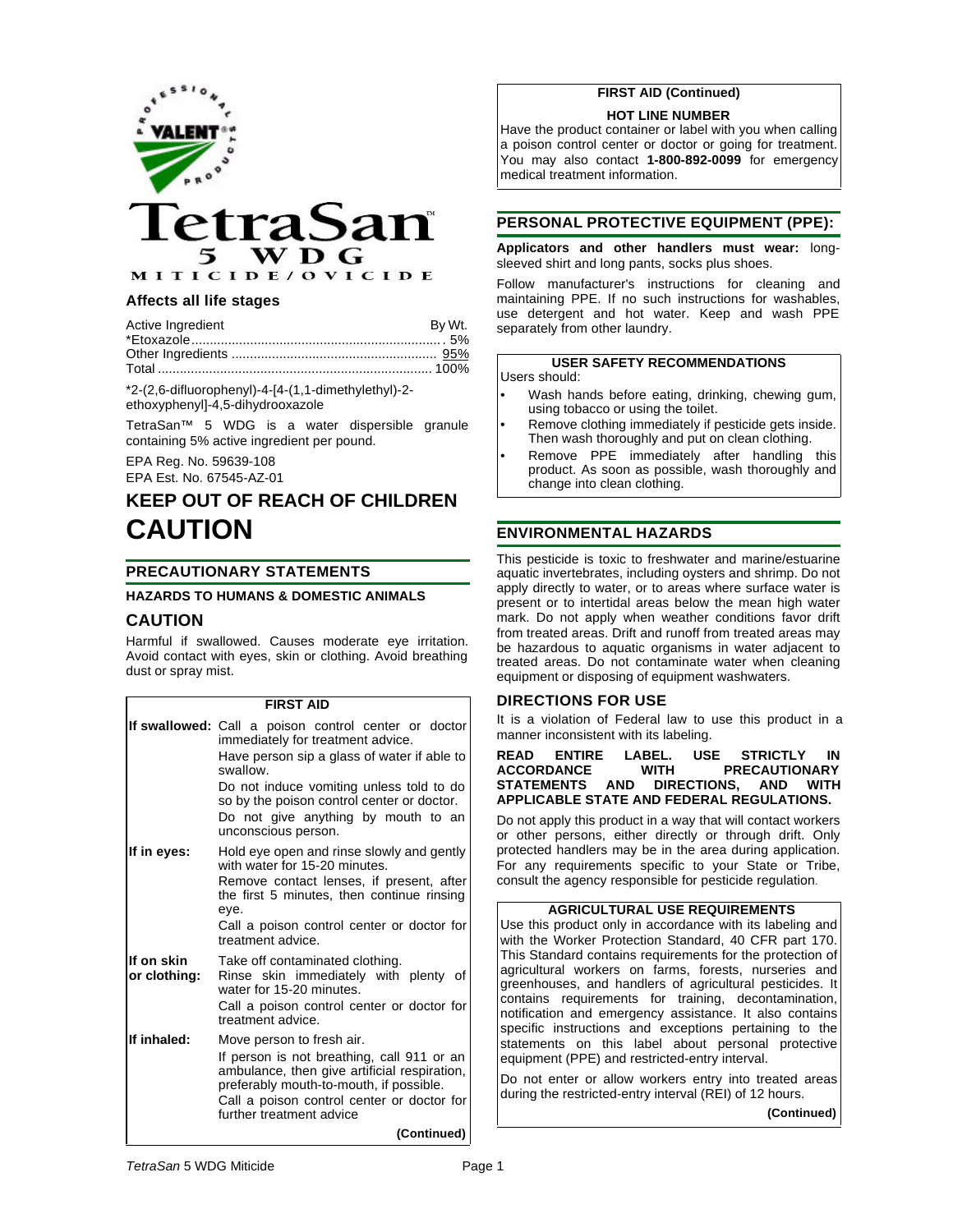#### **AGRICULTURAL USE REQUIREMENTS, Continued**

PPE required for early entry to treated areas that is permitted under the Worker Protection Standard and that involves contact with anything that has been treated, such as plants, soil or water, is: long-sleeved shirt and long pants, socks plus shoes.

#### **NON-AGRICULTURAL USE REQUIREMENTS**

The requirements in this box apply to uses of this product that are NOT within the scope of the Worker Protection Standards for agricultural pesticides (40 CFR, Part 170). The WPS applies when this product is used to produce agricultural plants on farms, forest, nurseries or greenhouses.

Keep all unprotected persons out of operating areas, or vicinity where there may be drift.

Do not enter treated areas without protective clothing until sprays have dried.

#### **DISCLAIMER, RISKS OF USING THIS PRODUCT, LIMITED WARRANTY AND LIMITATION OF LIABILITY**

**IMPORTANT: Read the entire Label including this Disclaimer, Risks of Using this Product, Limited Warranty and Limitation of Liability before using this product. If the terms are not acceptable THEN DO NOT USE THE PRODUCT; rather, return the unopened product within 15 days of purchase for a refund of the purchase price.**

## **RISKS OF USING THIS PRODUCT**

The Buyer and User (referred to collectively herein as "Buyer") of this product should be aware that there are inherent unintended risks associated with the use of this product which are impossible to eliminate. These risks include, but are not limited to, injury to plants and crops to which this product is applied, lack of control of the target pests or weeds, resistance of the target pest or weeds to this product, injury caused by drift, and injury to rotational crops caused by carryover in the soil. Such risks of crop injury, non-performance, resistance or other unintended consequences are unavoidable and may result because of such factors as weather, soil conditions, disease, moisture conditions, irrigation practices, condition of the crop at the time of application, presence of other materials either applied in the tank mix with this product or prior to application of this product, cultural practices or the manner of use or application (or a combination of such factors) all of which are factors beyond the control of Valent. The Buyer should be aware that these inherent unintended risks may reduce the harvested yield of the crop in all or a portion of the treated acreage, or otherwise affect the crop such that additional care, treatment and expense are required to take the crop to harvest. If the Buyer chooses not to accept these risks, THEN THIS PRODUCT SHOULD NOT BE APPLIED. By applying this product Buyer acknowledges and accepts these inherent unintended risks AND AGREES THAT ALL SUCH RISKS ASSOCIATED WITH THE APPLICATION AND USE ARE ASSUMED BY THE BUYER.

Valent shall not be responsible for losses or damages (including, but not limited to, loss of yield, increased expenses of farming the crop or such incidental, consequential or special damages that may be claimed) resulting from use of this product in any manner not set forth on the label. Buyer assumes all risks associated with the use of this product in any manner or under conditions not specifically directed or approved on the label.

**(Continued)**

## **LIMITED WARRANTY**

Valent warrants only that this product conforms to the chemical description on the label and is reasonably fit for the purposes stated in the label, under average use conditions, when used strictly in accordance with the label **and subject to the Risks of Using This Product as described above. EXCEPT AS SET FORTH ABOVE, VALENT MAKES NO OTHER WARRANTIES, EITHER EXPRESSED OR IMPLIED.** No agent or representative of Valent or Seller is authorized to make or create any other express or implied warranty.

#### **LIMITATION OF LIABILITY**

**In no event shall Valent or Seller be liable for any incidental, consequential, indirect or special damages resulting from the use or handling of this product. The limitation includes, but is not limited to, loss of yield on all or any portion of the treated acreage, increased care, treatment or other expenses required to take the crop to harvest, increased finance charges or altered finance ratings, emotional or mental distress and/or exemplary damages. THE EXCLUSIVE REMEDY OF THE BUYER, AND THE EXCLUSIVE MAXIMUM LIABILITY OF VALENT OR SELLER FOR ANY AND ALL CLAIMS, LOSSES, INJURIES OR DAMAGES (INCLUDING CLAIMS BASED ON BREACH OF WARRANTY, CONTRACT, NEGLIGENCE, TORT, STRICT LIABILITY OR OTHERWISE) RESULTING** FROM THE USE OR HANDLING OF THIS PRODUCT **SHALL BE THE RETURN OF THE PURCHASE PRICE OF THIS PRODUCT OR, AT THE ELECTION OF VALENT OR SELLER, THE REPLACEMENT OF THIS PRODUCT.**

#### **PROMPT NOTICE OF CLAIM**

Valent must be provided notice as soon as Buyer has reason to believe it may have a claim, but in no event later than twenty-one days from date of planting, or twenty-one days from the date of application, whichever is latter, so that an immediate inspection of the affected property and growing crops can be made.

If Buyer does not notify Valent of any claims, in such period, it shall be barred from obtaining any remedy.

## **NO AMENDMENTS**

Valent and Seller offer this product, and Buyer accepts it, subject to the foregoing **Disclaimer, Risks of Using This Product, Limited Warranty** and **Limitation of Liability,** which may not be modified by any oral or written agreement.

#### **TANK MIXES**

**NOTICE: Tank mixing of this product with any other product which is not specifically and expressly authorized by the label shall be the exclusive risk of user, applicator and/or application advisor.**

Read and follow the entire label of each product to be used in the tank mix with this product.

## **GENERAL INFORMATION**

- **• Do not apply this product through any type of irrigation or chemigation system.**
- **•** *TetraSan* **is not intended for indoor or outdoor residential uses.**

*TetraSan* is a miticide that controls major tetranychid mite species in egg and nymph stages of growth. Foliar applications of *TetraSan* can be made for control of spider<br>mites infesting indoor (greenhouses, lathhouses, mites infesting indoor (greenhouses, lathhouses, shadehouses and interiorscapes) and outdoor ornamentals, including flowering and foliage crops, ground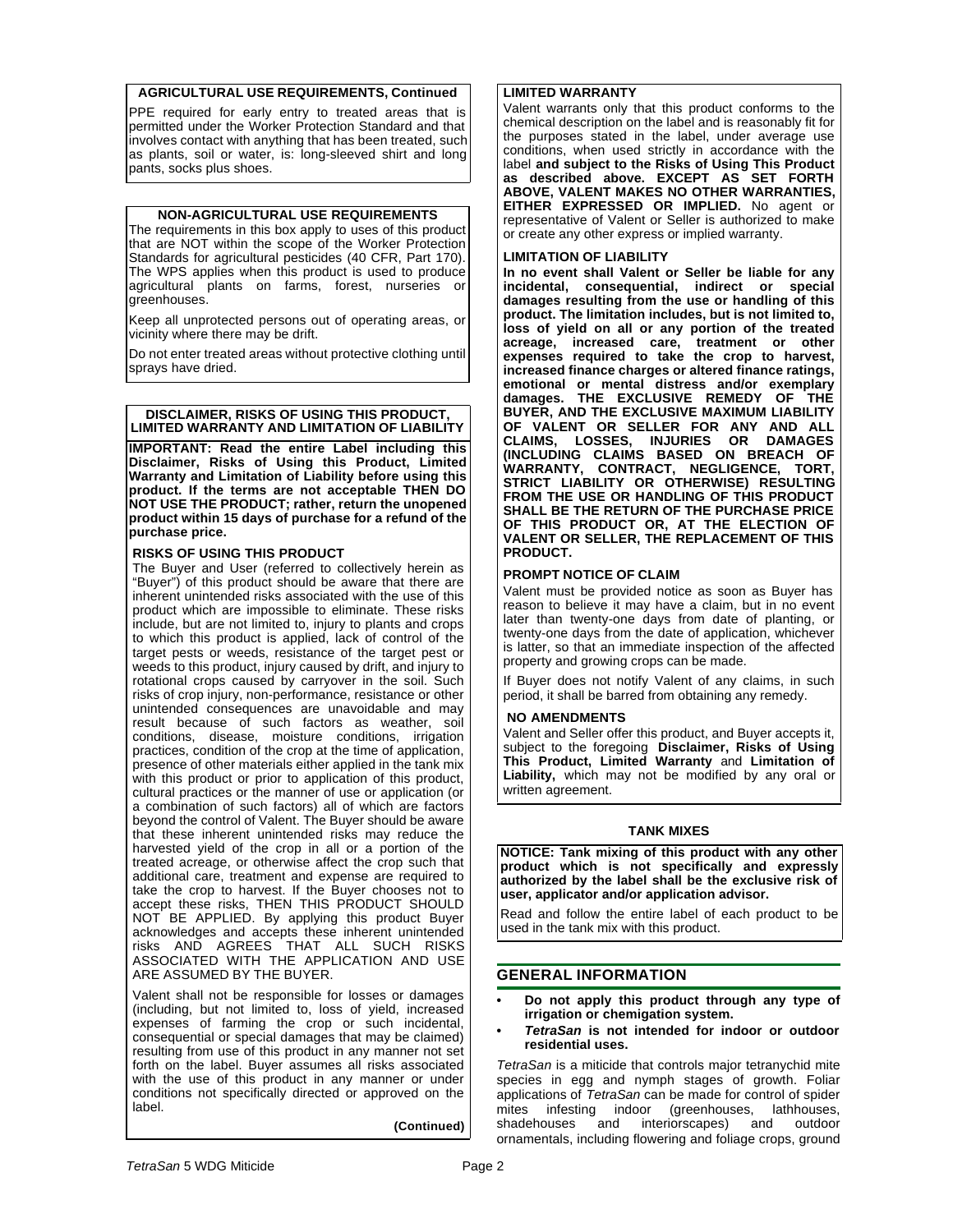covers, shrubs and ornamental trees, and non-bearing fruit and nut trees. *TetraSan* exhibits strong translaminar movement within plant leaves. Spray contacting the upper surface of leaves will absorb into the leaves and locally translocate within the leaf. Thus mites feeding on the undersides of leaves will be controlled.

**IMPORTANT**: Applications of *TetraSan* may be made to a wide range of ornamental plants. To ensure that *TetraSan* is compatible with the variety or cultivar under your specific conditions, test the product on a limited scale and observe for phytotoxicity for two weeks before making large scale applications. The large number of existing ornamental varieties and cultivars coupled with the constant introduction of new varieties makes it impossible to field test *TetraSan* in every locale where sold or in all of the combinations created by nursery differences. Factors that can influence phytotoxicity to any applied pesticide include soil or media type, pH, moisture or fertility, environmental conditions such as temperature, lighting or degree days and horticultural practices including planting dates, control of other pests, and timing of various horticultural practices. *TetraSan* has not been tested in tank mix combinations, sequential pesticide treatments or with various adjuvants and surfactants. Do not apply to Poinsettia after bract formation.

#### **MANAGING MITE RESISTANCE**

Repeated use of the same class of miticides or miticides with similar modes of action can lead to the build up of resistant mite strains. For optimum resistance resistant mite strains. For optimum resistance management, apply *TetraSan* no more than two times per cropping cycle (start to finish for one ornamental crop) or no more than two times per six months. *TetraSan* should be used in alternation with other miticide materials possessing dissimilar modes of action and/or with other chemical classes of miticides. Due to its unique chemistry and mode of action, *TetraSan* can be used in rotation with all other registered miticides in IPM and resistance management programs. Follow local, state and federal Integrated Pest Management (IPM) and Resistance

#### **DIRECTIONS FOR USE ON ORNAMENTAL PLANTS**

Management (RM) recommendations. Read and follow all product labels before applying any miticide.

#### **MULTIPLE PACKAGING**

The bag contains multiple water soluble packets of *TetraSan*. Do not handle the packets with wet gloves or allow the packets to become wet prior to addition to spray tank. Do not break open packets. Each packet contains 2 oz. (1/8 lb.) of *TetraSan*. If all packets are not used, close and reseal outer container to protect remaining packet(s).

#### **SPRAY EQUIPMENT**

Thoroughly clean spray equipment prior to mixing and applying *TetraSan*. Thoroughly rinse the spray tank, spray boom and all nozzles before adding *TetraSan* to the tank. Apply *TetraSan* using equipment such as compressed air sprayers, hydraulic sprayers or ground boom sprayers.

#### **PREPARATION OF SPRAY SOLUTION**

To prepare spray solution, drop the unopened packet(s) of *TetraSan* into a spray tank containing at least one-half the total quantity of water required. Direct water at the floating packet(s) and continue to add water with the agitator running until the spray volume is reached. Do not add any liquid fertilizers, micronutrients or adjuvants to the spray solution until after the water soluble packets and their contents have completely dissolved. Water soluble packet(s) should completely dissolve in approximately five minutes. Dissolution rate may be slowed by cold water, lack of agitation or water containing high concentrations of boron or sulfur. High concentration of boron or sulfur may result in spray screen or nozzle clogging due to the incomplete dissolution of the water soluble packet material. Continuous agitation is required to keep the product in suspension.

#### **COMPATIBILITY**

Before mixing *TetraSan* with other insecticide products, test mix small portions of products in a small quantity to ensure compatibility.

| <b>CROP</b>                                                                                                                                                                                                                                                                      | <b>PESTS</b>                                                                                                                                                                            | <b>PRODUCT RATE</b>                                                                   | <b>SPECIAL INSTRUCTIONS</b>                                                                                                                                                                                                                                                                                                                                                                                                                                                                                                                                                                                                                                                                                                                                                                                                                                                        |  |  |  |
|----------------------------------------------------------------------------------------------------------------------------------------------------------------------------------------------------------------------------------------------------------------------------------|-----------------------------------------------------------------------------------------------------------------------------------------------------------------------------------------|---------------------------------------------------------------------------------------|------------------------------------------------------------------------------------------------------------------------------------------------------------------------------------------------------------------------------------------------------------------------------------------------------------------------------------------------------------------------------------------------------------------------------------------------------------------------------------------------------------------------------------------------------------------------------------------------------------------------------------------------------------------------------------------------------------------------------------------------------------------------------------------------------------------------------------------------------------------------------------|--|--|--|
| <b>Ornamental Plants</b><br>Including:<br><b>Bedding Plants</b><br><b>Flowering Plants</b><br><b>Foliage Plants</b><br><b>Ground Covers</b><br>Non-Bearing Fruit Trees<br>Non-Bearing Nut Trees<br>Ornamentals<br><b>Ornamental Trees</b><br><b>Shrubs</b>                       | Spider Mites Including:<br>Citrus Red Mite<br>European Red Mite<br>Lewis Spider Mite<br>Pacific Spider Mite<br>Southern Red Mite<br>Spruce Spider Mite<br><b>Twospotted Spider Mite</b> | 4 to 8 packets/100<br>gals.<br>16 to 32 oz./A<br>packet contains<br>2oz. of TetraSan) | 8 to 16 oz./100 gals. Mix with sufficient water and apply as a<br>foliar spray to obtain uniform coverage.<br>TetraSan kills mite eggs (ovicidal) and<br>nymphs, but not adult mites. For best<br>control, apply at first sign of infestation and<br>before large numbers of adult mites are<br>present. Make a second application if<br>(Each water soluble   necessary, but no sooner than 14 days  <br>after the first application. Do not apply<br>TetraSan more than two times per<br>cropping season or within a six month<br>period.<br>TetraSan is transovarial, meaning that<br>treated adult mites will not produce viable<br>eggs.<br>Use higher rates for moderate to heavy<br>infestations, especially with dense plant<br>canopies.<br>If rapid control $\left($ <7 days) of adult mites is<br>required, apply TetraSan in combination<br>with a contact adulticide. |  |  |  |
| NOTE: Since ornamental varieties are numerous, constantly changing, and may react differently to TetraSan and tank<br>mixtures, test the product(s) on a small scale before making large-scale applications. TetraSan is not intended for indoor<br>or outdoor residential uses. |                                                                                                                                                                                         |                                                                                       |                                                                                                                                                                                                                                                                                                                                                                                                                                                                                                                                                                                                                                                                                                                                                                                                                                                                                    |  |  |  |